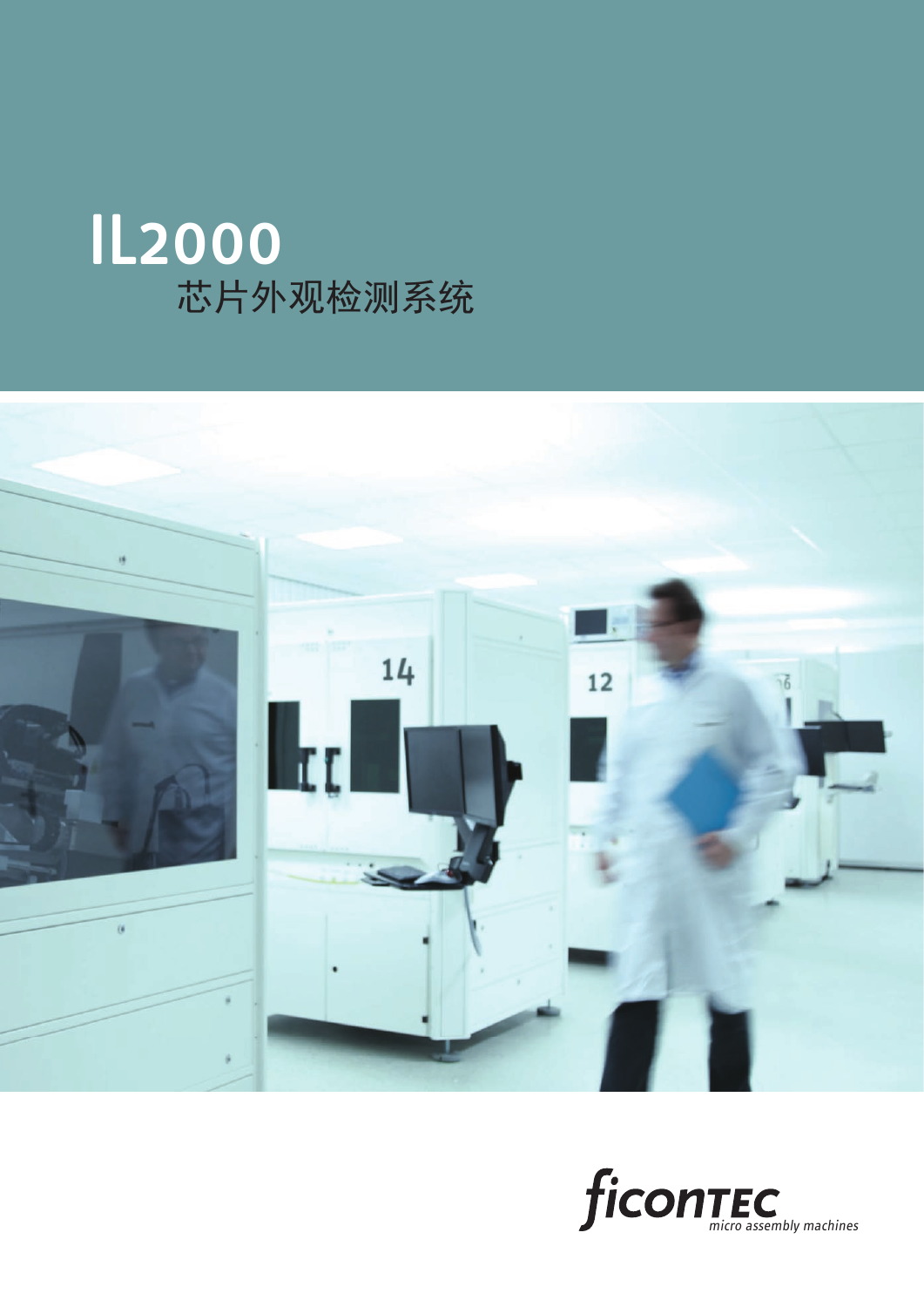# IL2000 芯片外观检测系统

无论是半导体芯片侧壁的检测还是激光器芯片端面的检测,ficonTEC IL2000 都可 以同时胜任。

设备自动捕捉高清晰的图像,在客户定义的标准下完成光学检测。设备可选上下检 测模块以及不同的上料方式



# 主要功能

- 崩边识别
- 断裂识别
- 解理纹识别
- 微粒识别
- 灰尘及发光区识别
- 器件名称及批次的追踪
- <u>• 特别</u>的缺陷识别

## 检测引擎

检测引擎是IL2000的核心部件

- 高倍光学成像系统
- 彩色相机,已完成对不同颜色的检测
- Koehler照明
- 白光闪光灯
- 20倍光学放大倍数(50倍可选)
- 专用的图像处理服务器



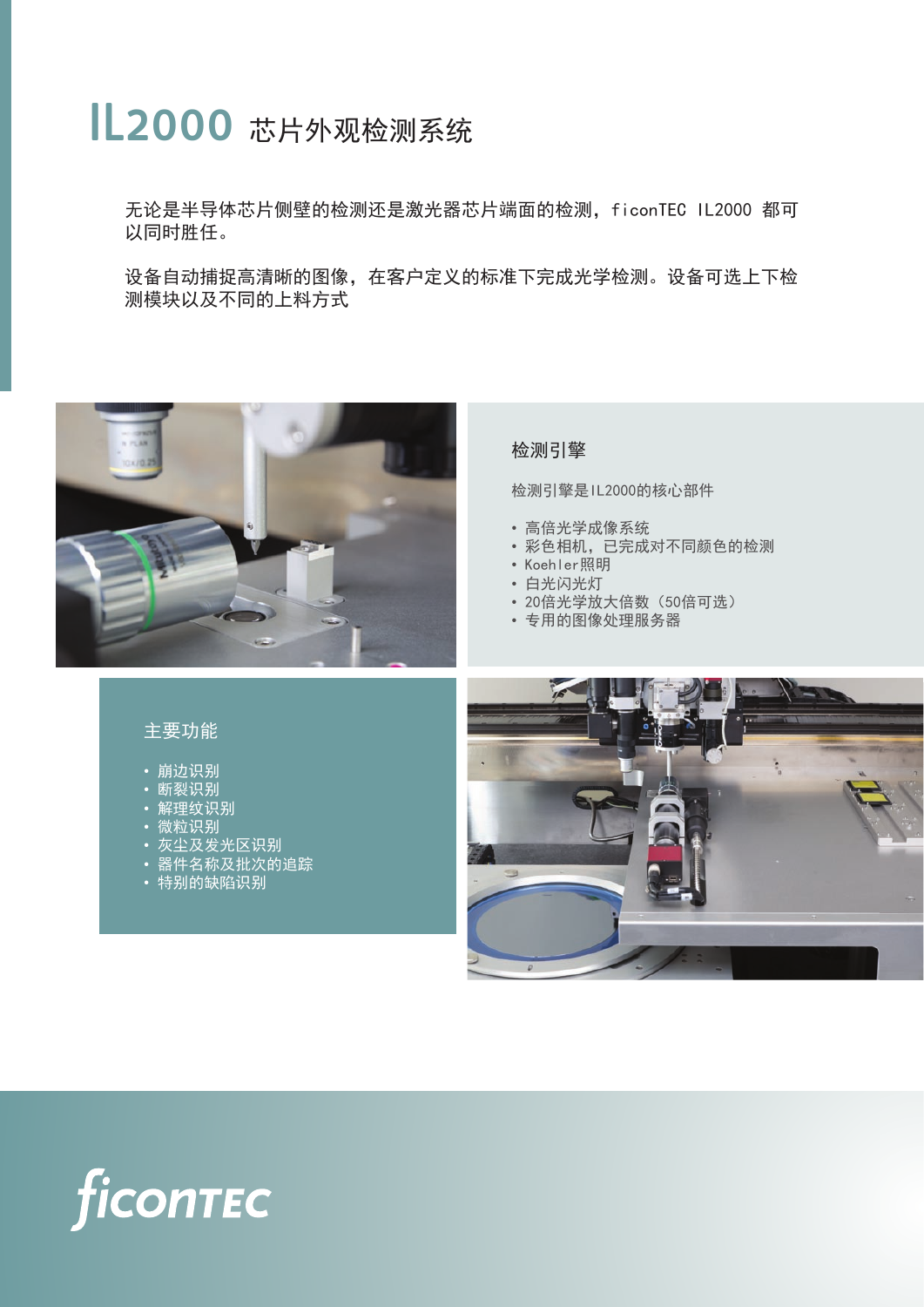# 应用范围

- 半导体芯片的侧壁检测
- 激光器的端面检测
- 镀膜质量控制
- 表面检测
- 芯片筛选



# 功能模块

高产能或者是低价格,可以通过对功能模块的取舍来 实现。

- 自动托盘上下料
- —<br>|• 晶圆上下<u>料</u>
- Reel Tape上料
- 性能测试(例如: LIV测试)
- 上下表面的检测
- 现场贴标签



### 工业级的应用

- 免维护的线性马达驱动的运动系统
- 大理石底座
- 气动滑门
- 钢质框架
- 安全互锁
- 气动/电动箱
- 安装于工业计算机中的控制软件
- 双TFT显示器、键盘、鼠标